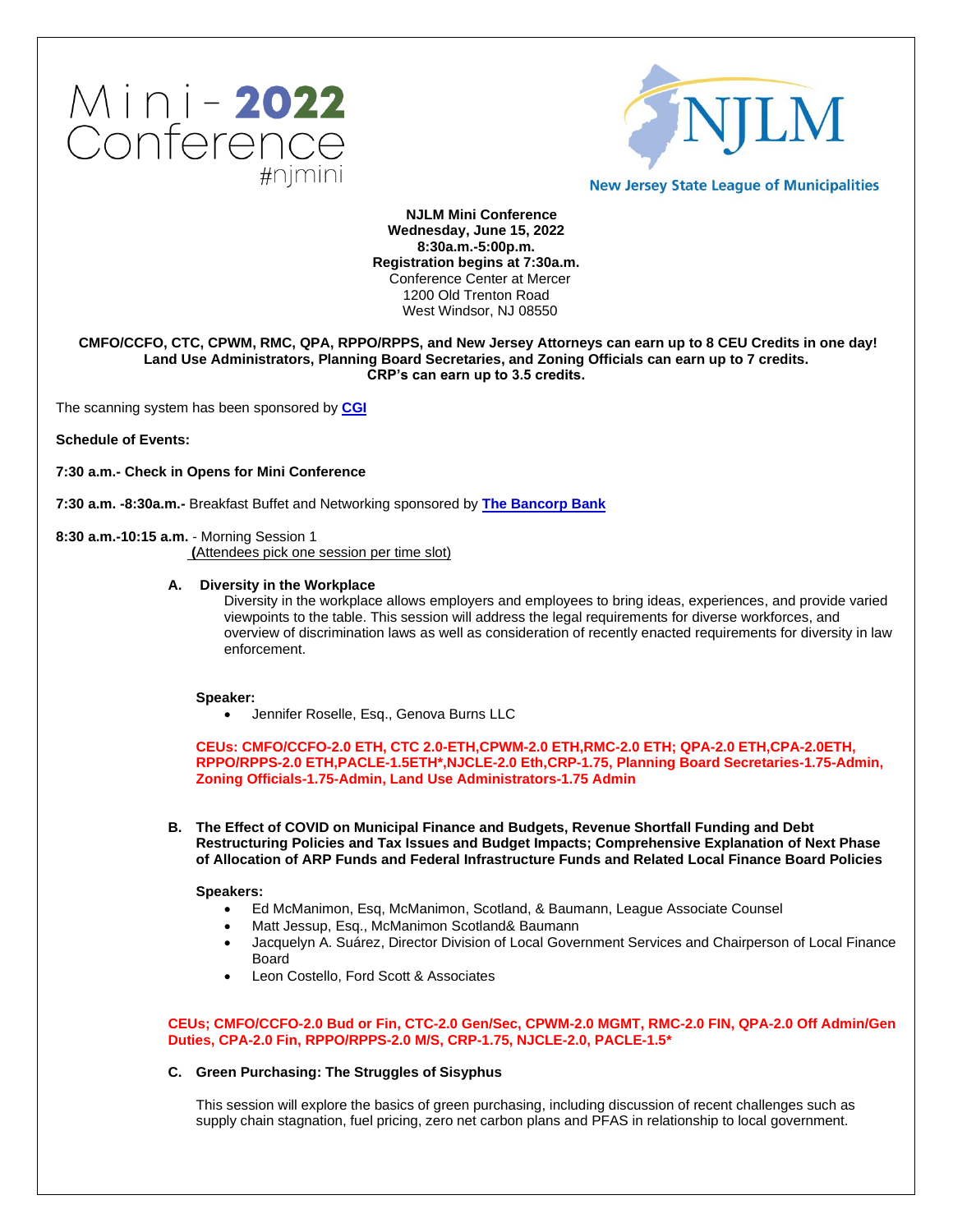#### **Speaker:**

• Susan Jacobucci, Esq., Administrator, Borough of Paulsboro

#### **CEUS: CMFO/CCFO-2.0 Off Mgmt, CPWM-2.0 TECH, QPA-2.0 Green Purchasing, RPPO/RPPS-2.0 P/P, CPA-2.0 PD, CRP-1.75, NJCLE-2.0, PACLE-1.5\***

### **D. The Legalization of Vacant Property Ordinances**

This seminar will review the implementation of Chapter 444 of the Laws of 2021 which provided statutory authority for municipalities to enact vacant property ordinances. The seminar will review the new law and the ability to subcontract to a private third-party subcontractor to provide this service. In addition, we will review how to turn this municipal charge into a municipal lien.

#### **Speaker:**

• Keith Bonchi Esq., Partner, Goldenberg, Mackler, Sayegh, Mintz, Pfeiffer, Bonchi & Gill

**CEUs: CMFO/CCFO 2.0 Fin, CTC-2.0 ENF, RMC- 2.0 FIN, CPA -2.0 FIN, Planning Board Secretaries-1.75- Admin, Zoning Officials-1.75-Admin, Land Use Administrators-1.75 Admin, NJCLE-2.0, PACLE-1.5\***

**10:05a.m.-10:30a.m**.- Morning Coffee Break

#### **10:30a.m-12:15p.m.**- Morning Session II

 **(**Attendees pick one session per time slot)

**A. Diversity in the Workplace (same as Morning Session 1)**

# **B. Controlling Insurance Costs in the COVID Age**

The pandemic has impacted both health insurance and property/casualty insurance costs. This panel will discuss what local governments can expect in cost increases for 2023 and beyond as well as steps that can be taken to reduce the impact.

#### **Speakers:**

- Joseph DiBella. Senior Partner, Conner Strong and Buckelew
- Paul Forlenza, Executive Director, Atlantic, BURLCIO and TRICO JIFs
- David Grubb, Executive Director, Municipal Excess Liability JIF
- Joseph Hrubash, Partner, PERMA Risk Management Services
- Paul Shives, Vice President, J.A. Montgomery Safety Services

# **CMFO/CCFO-2.0 Bud or Fin, CTC-2.0 Gen/Sec, CPWM-2.0 MGMT, RMC-2.0 FIN, QPA-2.0 Off Admin/Gen Duties, CPA-2.0 Fin, RPPO/RPPS-2.0 M/S, NJCLE-2.0, PACLE-1.5\***

### **C. Office of the State Comptroller - Performance Audits of Municipal Governments**

The segment will provide an overview of the history and responsibilities of the OSC with an emphasis of the audit process and what to expect if your municipality is selected for a performance audit. It will also highlight recent findings from our municipal audit reports as well as the impact of the OSC audits.

Speaker:

- **Carrie L. Meyer, CPA, Deputy Director, Audit Division, Office of the State Comptroller**
- **Daniel Rosenberg, Auditor-in-Charge, Audit Division, Office of the State Comptroller**
- **Joseph Testori, Auditor-In-Charge, Audit Division, Office of the State Comptroller**
- **Raymond Paone, Auditor II, Audit Division, Office of the State Comptroller**

### **CEUs: CMFO/CCFO-2.0 Acct, CPA-2.0 ACCT, CRP-1.75**

# **D. Daniel's Law**

Daniel's Law (P.L. 2020, c. 125) prohibits disclosure of active, formerly active, and retired judicial officers, prosecutors, and law enforcement officers' home address, both primary and secondary. As a result of the new law the Office of Information Privacy was created to streamline the process of implementing Daniel's Law. The Office of Information Privacy will discuss Daniel's Law and the technology being developed to implement this new law.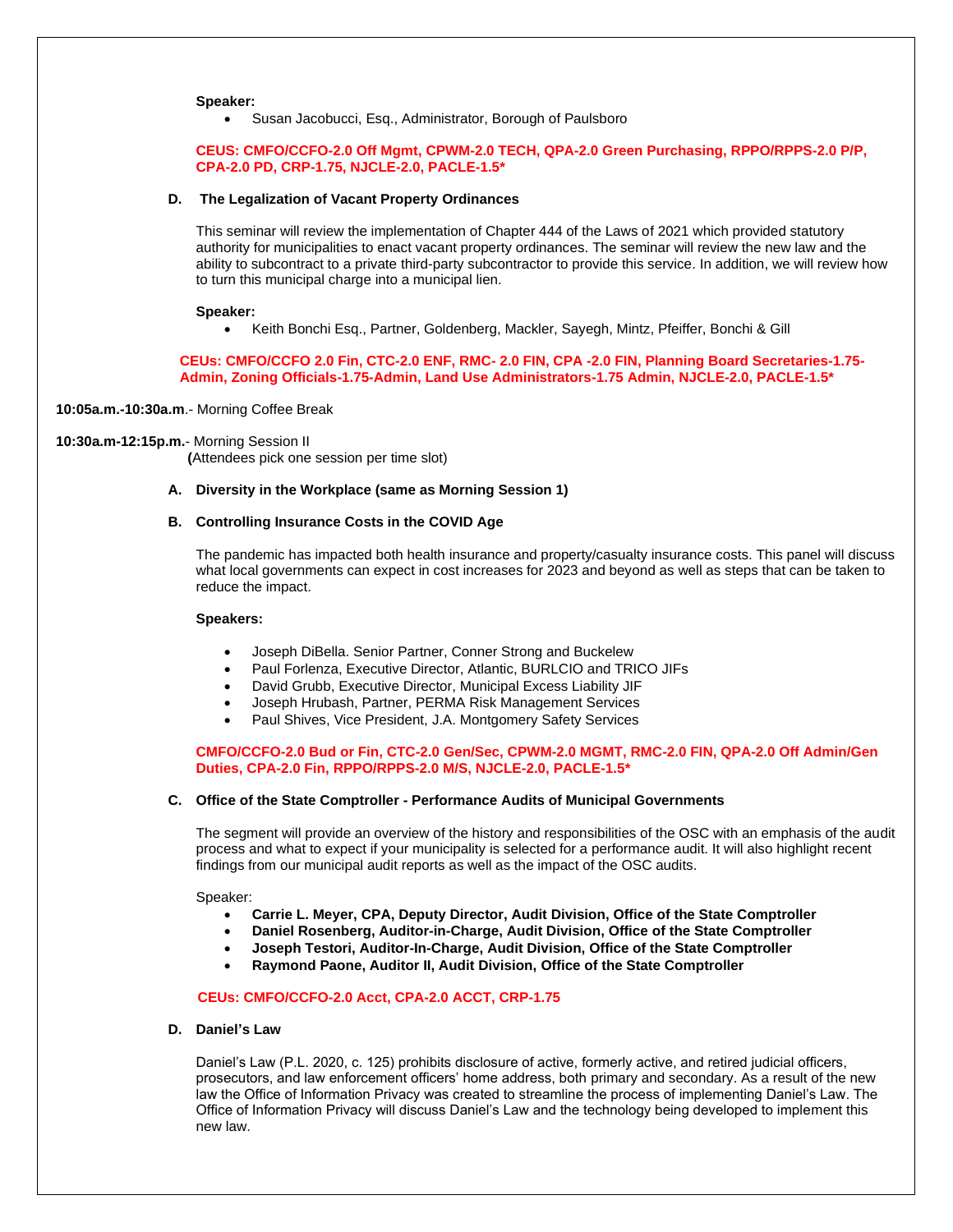**Speaker:**

Christine Campbell, Esq., Director, Office of Information Privacy

**CEUs: CCFO/CMFO-2.0 Office ;CTC -2.0 General ;CPWM-2.0 Government ;QPA-2.0 Office RMC- 2.0 Rec, Planning Board Secretaries-1.75-Admin, Zoning Officials-1.75-Admin, Land Use Administrators-1.75 Admin, NJCLE-2.0, PACLE 1.5\*;CTA 1.5 PTA**

**12:15p.m.-1:15p.m.-** Lunch Buffet and Networking sponsored by **[Spatial Data Logic](https://spatialdatalogic.com/)**

# **1:15p.m.-2:55p.m.** -Afternoon Session I

(Attendees pick one session per time slot)

# **A. The Cannabis Application Process for Municipal Clerks**

This presentation will discuss how a municipal that has "opted-in" or is thinking about "opting-in" for cannabis decides on a best suited cannabis application process.

### **Speakers:**

- Karl Timbers, Solicitor, City of Atlantic City
- Ronald P. Mondello, Esq., Co-Chair, NJSBA Municipal Cannabis Law Sub-Committee
- Ann Holzman, Zoning Officer, Hoboken
- Kashawn McKinley, Director of Special Projects, Atlantic City

# **CEUs: CMFO/CCFO-2.0 Fin, RMC-2.0 Lic, CPA-2.0 Fin, Planning Board Secretaries-1.75-Admin, Zoning Officials-1.75-Admin, Land Use Administrators-1.75 Admin, NJCLE 2.0, PACLE 1.5\***

# **B. Controlling Insurance Costs in the COVID Age (same as Morning Session 2)**

# **C. Keep Your Cyber Plate Clean: Best Practices to Pass Your Next Audit**

Managing a cyber security program in a public sector organization is a critical but challenging task. Factoring in the evolving threat landscape, as well as legislative and insurance requirements, makes this task even more challenging. This session will streamline the many conversations around cyber security needs and requirements and provide attendees with both conceptual understanding and tactical steps to pass their next cyber audit.

Specifically, this session will equip attendees with:

- -knowledge and understanding of legislative requirements governing public sector cybersecurity programs -how-to steps for achieving compliance
- 
- -understanding of cyber hygiene concepts with tangible list of best security practices to deploy
- -guidance on how to train employees to conduct business securely
- -overview of resources available to public sector to help you pull it all together

Join us for this session and leave confident and equipped to pass your next cyber audit!

### **Speakers:**

- Bernadette Kucharczuk, City of Jersey City, President, NJGMIS TEC Foundation
- Jean-guy Lauture, Township of Bloomfield, Vice President, NJGMIS
- Lee Micai, Mercer County Board of Social Services, President, NJGMIS
- James Pacanowski III, City of Ventnor City, Secretary, NJGMIS

# **CEUs: CMFO/CCFO-2.0 IT, CTC-2.0 IT, CPWM-2.0 IT, RMC-2.0 IT, QPA-2.0 IT, CPA-2.0 Tech; RPPO/RPPS-2.0 M/S, Planning Board Secretaries-1.75 Admin, Zoning Officials-1.75 Admin, Land Use Administrators-1.75 Admin**

# **D. Review of Veteran's and Senior Citizens Deductions**

 This review of Veteran's and Senior Citizens Deductions will cover veteran's deductions, including qualifications, applications, and a brief mention of vet deductions vs. 100% disabled exemption. Other topics will include senior/surviving spouse/disabled deductions; post tax annual income statements (PD5); and completion of annual PD65.10 statements.